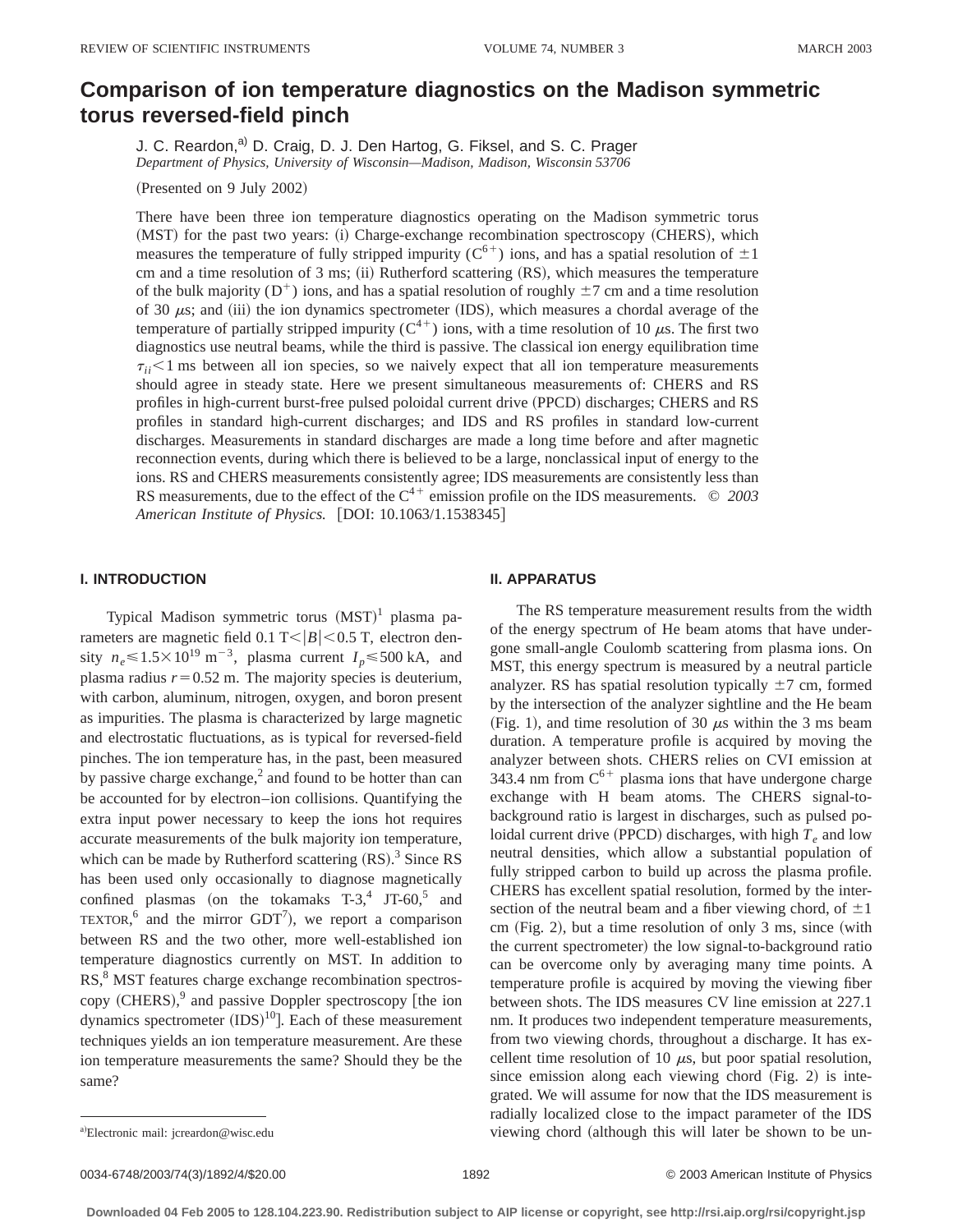

FIG. 1. Poloidal cross section of the MST vacuum vessel, showing the path of the RS beam, and the analyzer sightline for a typical analyzer position. The cross section of the RS measurement volume is shown in black.

likely). The IDS is most useful as a profile diagnostic in low-current discharges, for which  $T_e$ <200 eV, and there is significant CV emission amplitude from the plasma core  $(r/a < 0.5)$ .<sup>11</sup> Plasmas hot enough to produce good CHERS measurements are likely to have very hollow CV emission profiles, and therefore produce edge-localized IDS measurements (the two diagnostics cannot actually be used on the same discharge since they share the same spectrometer and fiber bundles).

Signals from all three diagnostics show dramatic changes at the time of magnetic reconnection events (MREs), which occur in standard MST discharges. The CHERS signal cannot be extracted from the plasma background signal, which increases by an order of magnitude at a MRE. CHERS data at this time are lost. The RS signal also



FIG. 2. Poloidal cross section of MST vacuum vessel, showing the eleven viewing chords used by both CHERS and IDS, and the path of the CHERS beam. The cross section of the CHERS measurement volume for chord 9 is shown in black; measurement volumes for other chords are similar.



FIG. 3. Data from CHERS and RS taken during high-current PPCD MST discharge.  $\rho/a$  values calculated by MSTFIT.

must compete with increased signal due to high-energy plasma ions expelled at a MRE, and with increased noise due to plasma electrostatic fluctuations, and may be unreliable during the 100  $\mu$ s surrounding a MRE. The IDS temperature is apparently trustworthy, typically showing a rapid increase followed by an almost equally rapid decrease, but the emission location may move radially. Since previous work<sup>2</sup> has identified (from passive charge exchange measurements) the existence of a large, nonclassical heat input into the ions in MST at a MRE, the ''true'' ion temperature during a MRE is unknown, and may undergo large changes. In this article, data taken within  $\pm 100 \mu s$  of a MRE from all three diagnostics have been excluded from the analysis.

# **III. DATA**

CHERS and RS profiles taken simultaneously during an ensemble of 400 kA PPCD discharges are shown in Fig. 3. Discharges were selected for the ensemble based on the suppression of fluctuations—the ''burst-free PPCD'' phase during, and also for at least 1 ms before, the time the beams were firing. Each data point represents an average of 15 discharges.  $\rho/a$  values for the data points are based on MST equilibria computed by MSTFIT.<sup>12</sup> The profiles are in excellent agreement. CHERS and RS profiles taken simultaneously during an ensemble of 400 kA standard MST discharges are shown in Fig. 4. Ensemble selection parameters were reversal parameter  $(f \sim -0.23)$ , and plasma density  $(0.9 \times 10^{13} \text{ m}^{-3} < n_e(0) < 1.2 \times 10^{13} \text{ m}^{-3})$ . Each data point represents 15 discharges. The CHERS and RS beams were fired during current flat top. Standard discharges produce higher background signals for both RS and CHERS than do PPCD discharges, so they present a greater challenge for the diagnostics. Again, the two profiles are similar.

IDS and RS profiles taken during an ensemble of standard, low-current (190 kA) MST discharges are shown in Fig. 5. Ensemble parameters were  $f \sim -0.15$  and 0.9  $\times 10^{13}$  m<sup>-3</sup>  $<$ n<sub>e</sub>(0) $<$ 1.2 $\times$ 10<sup>13</sup> m<sup>-3</sup>. Each data point represents the average over ten or more discharges. The IDS data points were computed by averaging the IDS measurements during the duration of the RS beam, and as before temperature measurements made by both diagnostics within 100  $\mu$ s of a MRE were ignored. The  $\rho/a$  value assigned to each IDS

**Downloaded 04 Feb 2005 to 128.104.223.90. Redistribution subject to AIP license or copyright, see http://rsi.aip.org/rsi/copyright.jsp**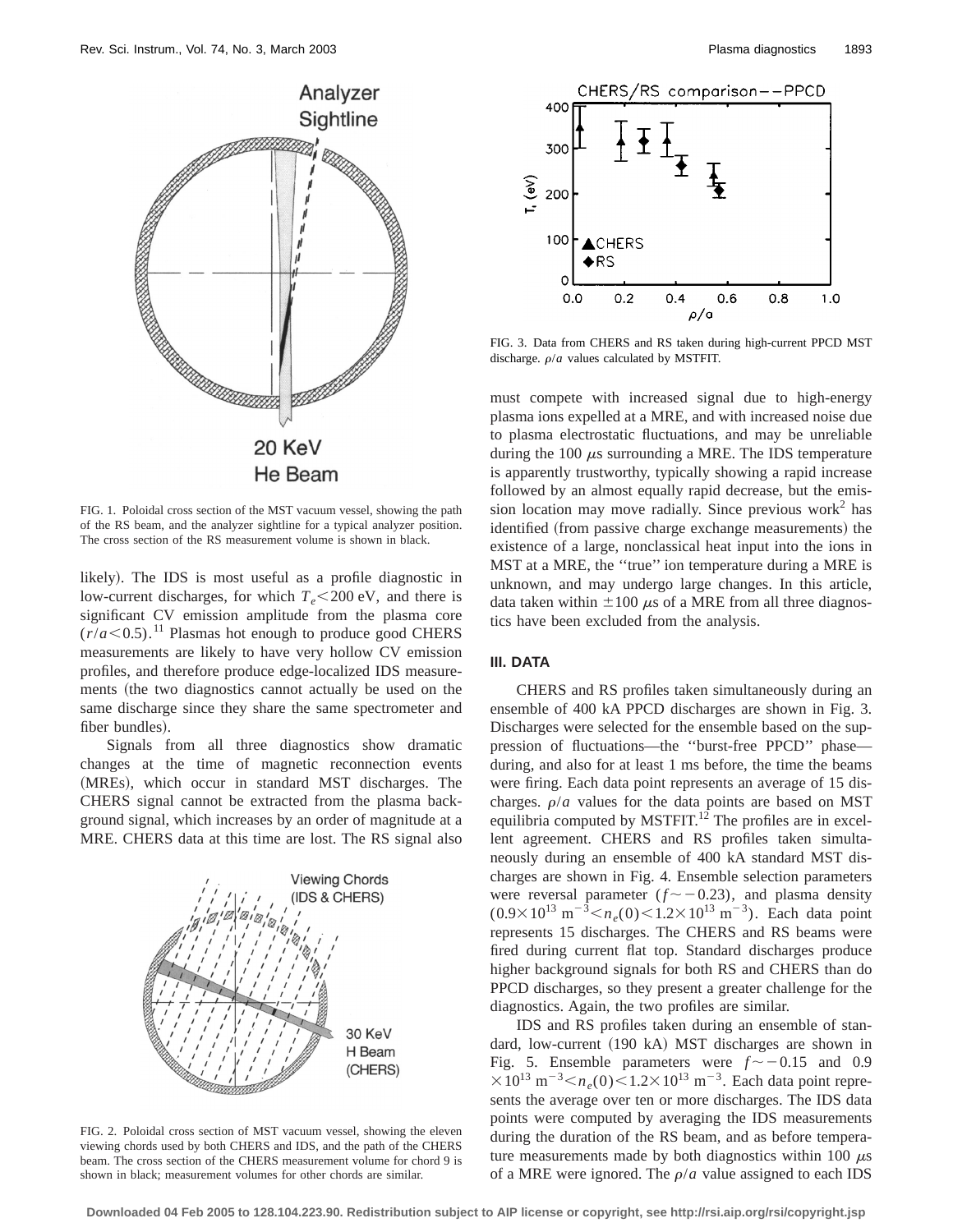

FIG. 4. Data from CHERS and RS taken during standard high-current MST discharge.  $\rho/a$  values calculated by MSTFIT.

data point is the impact parameter of the IDS viewing chord. The IDS profile is consistently 20%–30% lower than the RS profile. This apparent discrepancy can be explained by profile effects, as described below.

#### **IV. THEORETICAL EXPECTATIONS**

The classical ion–ion equilibration time between species *j* and  $k$  is<sup>13</sup>

$$
\tau_{eq}^{j,k} = \frac{3\sqrt{2}\pi^{3/2} \varepsilon_0^2 m_j m_k}{n_k Z_k^2 Z_j^2 e^4 \ln \Lambda_{jk}} \left(\frac{T_j}{m_j} + \frac{T_k}{m_k}\right)^{3/2},\tag{1}
$$

where  $T$  is temperature,  $m$  is mass,  $Z$  is charge, and  $n$  is density (the subscript denotes species), and using

$$
\Lambda_{jk} = \frac{\lambda_d}{b_{90}} = \frac{12\pi\epsilon_0^{3/2} T_e^{1/2}}{Z_j Z_k n_e^{1/2} e^3} \frac{(\sqrt{T_j m_k} + \sqrt{T_k m_j})^2}{m_j + m_k}
$$
  
=  $9\left(\frac{4\pi}{3} n_e \lambda_d^3\right)$  if either  $j, k = e$  (2)

for the Coulomb logarithm. This is the time scale for the change of temperature of species *j* due to collisions with



FIG. 5. Data from IDS and RS taken during standard low-current MST discharge, and curves modeling profile effects on IDS measurements. Solid curve: assumed "true"  $T_1$  profile, consistent with RS measurement; dotdash curve: assumed  $C-V$  emission profile (arbitrary units), consistent with measurements shown in Ref. 11; dashed curve: derived IDS profile.  $\rho/a$ values calculated by MSTFIT (for IDS data, the  $\rho/a$  shown is the viewing chord impact parameter).

species *k*. Time scales involving energy transfer between electrons and ions are generally much slower than those involving energy transfer between different species of ions. The most poorly known quantities in the above formulas are the impurity densities. However, these are not needed to calculate  $\tau^{\text{imp},D}$ . On the basis of the data we may assume  $C^{4+}$ and  $C^{6+}$  temperatures equal to the *D* temperature for the purpose of calculating equilibration times. An upper bound on  $\tau^{\text{imp},D}$  may then be calculated if a lower bound on  $n_D$  can be given. This lower bound may be calculated from  $Z_{\text{eff}}$ . It is plausible that for standard low-current MST discharges,  $Z_{\text{eff}}$  $\sim$ 2 for all radii, and that for 400 kA PPCD  $Z_{\text{eff}}$  $\sim$ 5 in the core, with the dominant impurity being  $Al^{11+}$ .<sup>12</sup> In the former case the lowest-*Z* candidate impurity is  $C^{4+}$ , and the lower bound on  $n_D$ , which comes by assuming the impurities are entirely  $C^{\bar{4}+}$ , is  $n_D/n_e \sim 2/3$ ; while in the latter case  $n_D/n_e \sim 3/5$ . For the IDS/RS comparison plasma  $n_e$  $\sim 10^{19}$ /m<sup>3</sup>,  $T_e \sim 200$  eV, and  $T_D \sim 100$  eV, which leads to

$$
\tau_{eq}^{C^{4+},D} = 50 \,\,\mu\text{s}.\tag{3}
$$

For the CHERS/RS comparison in PPCD,  $n_e \sim 10^{19} \text{/m}^3$ ,  $T_e$  $\sim$ 850 eV,  $T_D$  $\sim$ 300 eV, and

$$
\tau_{eq}^{C^{6+},D} = 100 \,\,\mu s,\tag{4}
$$

(for the CHERS/RS comparison in standard discharges  $n_D/n_e$  cannot be estimated from  $Z_{\text{eff}}$ , which has not been measured; we will have to assume it is not less than in the other two types of discharge). Then, in the absence of other heat sources and sinks, we should expect that for the discharges studied herein, both the  $C^{4+}$  and  $C^{6+}$  temperatures should approach the *D* temperature in much less than 1 ms.

## **V. DISCUSSION**

The CHERS and RS temperature profiles shown above are quite similar, as they should be if  $C^{6+}$  equilibrates to the  $D$  as fast as Eq.  $(4)$  predicts. On the other hand, the IDS temperatures appear to be substantially lower than the RS temperatures, even though Eq.  $(3)$  predicts that  $C^{4+}$  should equilibrate even faster in these colder, low-current discharges than  $C^{6+}$  does in the hotter discharges. The passive chargeexchange measurements presented in Ref. 2, which were made in standard 360 kA hydrogen discharges, were also generally higher than simultaneous IDS measurements, even at early times, when  $T_e(0)$  < 200 eV. The simplest explanation is that the IDS is not a core diagnostic, and that all chords are affected by emission from outside  $\rho/a = 0.5$ , even for cold, low-current plasmas. Assuming that the temperatures of *D* and  $C^{4+}$  are equal, and that the RS measurement of the *D* temperature is correct, we may deduce the apparent temperature measured by the IDS, if the CV emission profile is known. The CV emission profile in low-current MST discharges, away from MREs, has been obtained from Abel inversion of line-integrated CV measurements along five different chords.<sup>11</sup> In Fig. 5, this CV emission profile is shown as a dot-dash line (using arbitrary units). Assuming a "true" temperature profile (solid line) for D and  $C^{4+}$  that is consistent with the RS measurements, we deduce that the temperature measurement of the IDS should fall along the dashed

**Downloaded 04 Feb 2005 to 128.104.223.90. Redistribution subject to AIP license or copyright, see http://rsi.aip.org/rsi/copyright.jsp**